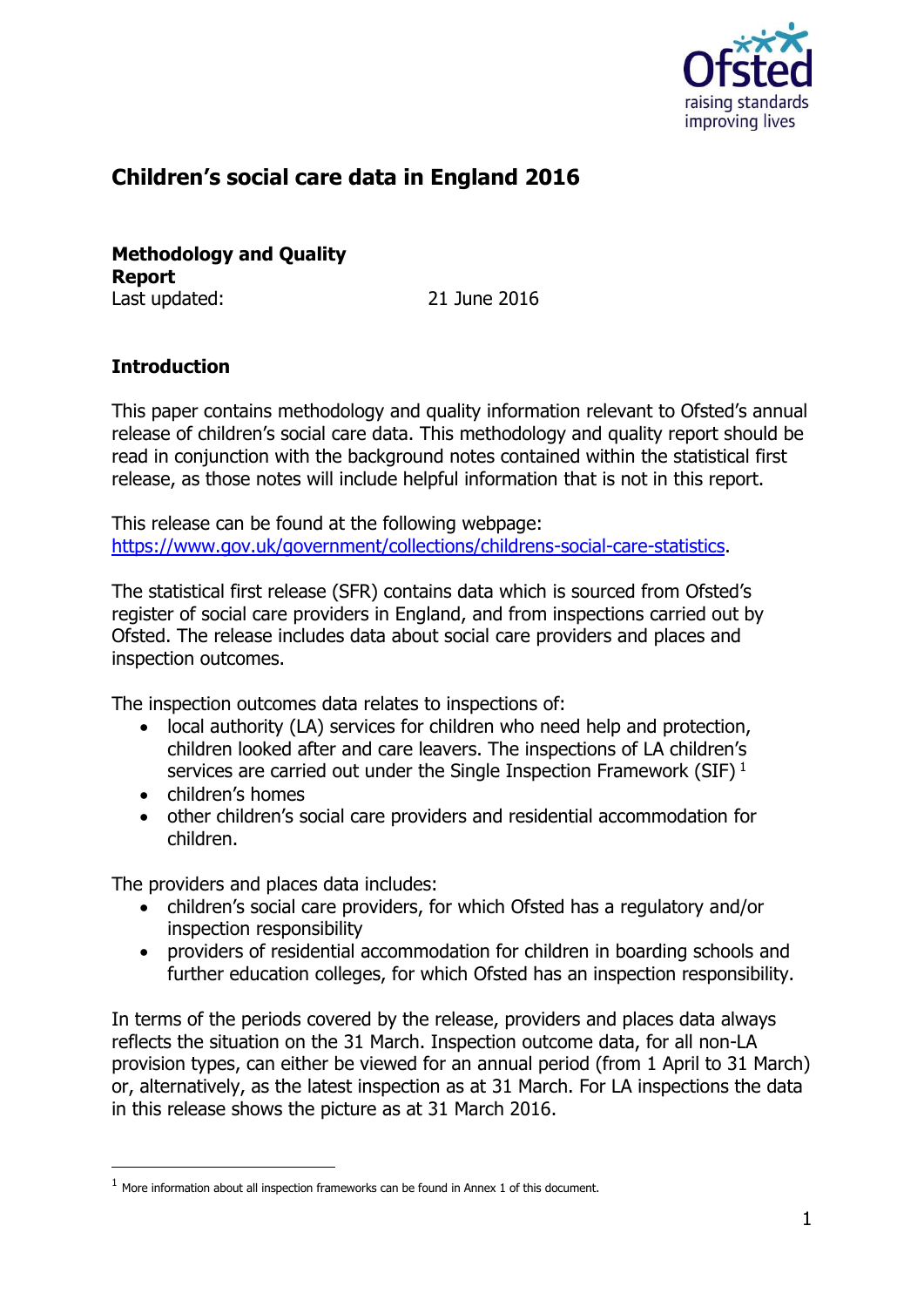

The statistical release is published as a full version annually, with an additional six monthly release. The full version includes all provision types, as listed above, and contains final data. The additional release only includes data and tables relating to inspections of children's homes and local authority children's services.

Ofsted publish a number of official statistics covering children's social care, including fostering, adoption and children looked after placements. These releases can be accessed here: [https://www.gov.uk/government/collections/childrens-social-care](https://www.gov.uk/government/collections/childrens-social-care-statistics)[statistics.](https://www.gov.uk/government/collections/childrens-social-care-statistics)

Ofsted welcomes feedback about our statistical releases. If you have any comments, questions of suggestions, please contact the Social Care Data and Analysis Team on: [socialcaredata@ofsted.gov.uk.](mailto:socialcaredata@ofsted.gov.uk)

## **Relevance**

-

Ofsted regulates and inspects to achieve excellence in the care of children and young people, and in education and skills for learners of all ages. Ofsted official statistics are released to promote reform and improvement across government through increasing transparency and citizen participation.

Ofsted regulates and inspects registered social care provisions under the Care Standards Act 2000<sup>2</sup>. Ofsted inspects LA children's services, under section 136 (2) of the Education and Inspections Act 2006.<sup>3</sup> Ofsted conducts reviews of Local Safeguarding Children Board (LSCB) under section 15A of the Children Act 2004.<sup>4</sup> More contextual information about social care in England, and Ofsted's inspection activity, can be found in the statistical first release and the social care annual report.<sup>5</sup>

For more information on how Ofsted regulates and inspects children's social care providers, please go to the gov.uk website: [https://www.gov.uk/topic/schools](https://www.gov.uk/topic/schools-colleges-childrens-services/inspections)[colleges-childrens-services/inspections](https://www.gov.uk/topic/schools-colleges-childrens-services/inspections)

Social care inspection outcomes is important information for policy development, as well as for planning and providing public services, for example by informing about the quality of social care provisions nationally and by area. There is a demand for inspection outcomes information, for example to help Ofsted meet its obligations under inspection legislation and to influence policy. The data contribute to meetings with organisations such as the Association of Directors of Children's Services (ADCS) and the Society of Local Authority Chief Executives (SOLACE), informing policy discussions and decisions. Inspection reports can be found on the [Ofsted website](http://reports.ofsted.gov.uk/)

<sup>&</sup>lt;sup>2</sup> The Care Standards Act 2000: [www.legislation.gov.uk/ukpga/2000/14/contents](http://www.legislation.gov.uk/ukpga/2000/14/contents)

<sup>&</sup>lt;sup>3</sup> Education and Inspections Act 2006: [www.legislation.gov.uk/ukpga/2006/40/contents](http://www.legislation.gov.uk/ukpga/2006/40/contents)

<sup>4</sup> Children Act 2004[: www.legislation.gov.uk/ukpga/2004/31/contents](http://www.legislation.gov.uk/ukpga/2004/31/contents)

<sup>5</sup> [www.gov.uk/government/organisations/ofsted/about#corporate-reports](https://www.gov.uk/government/organisations/ofsted/about%23corporate-reports)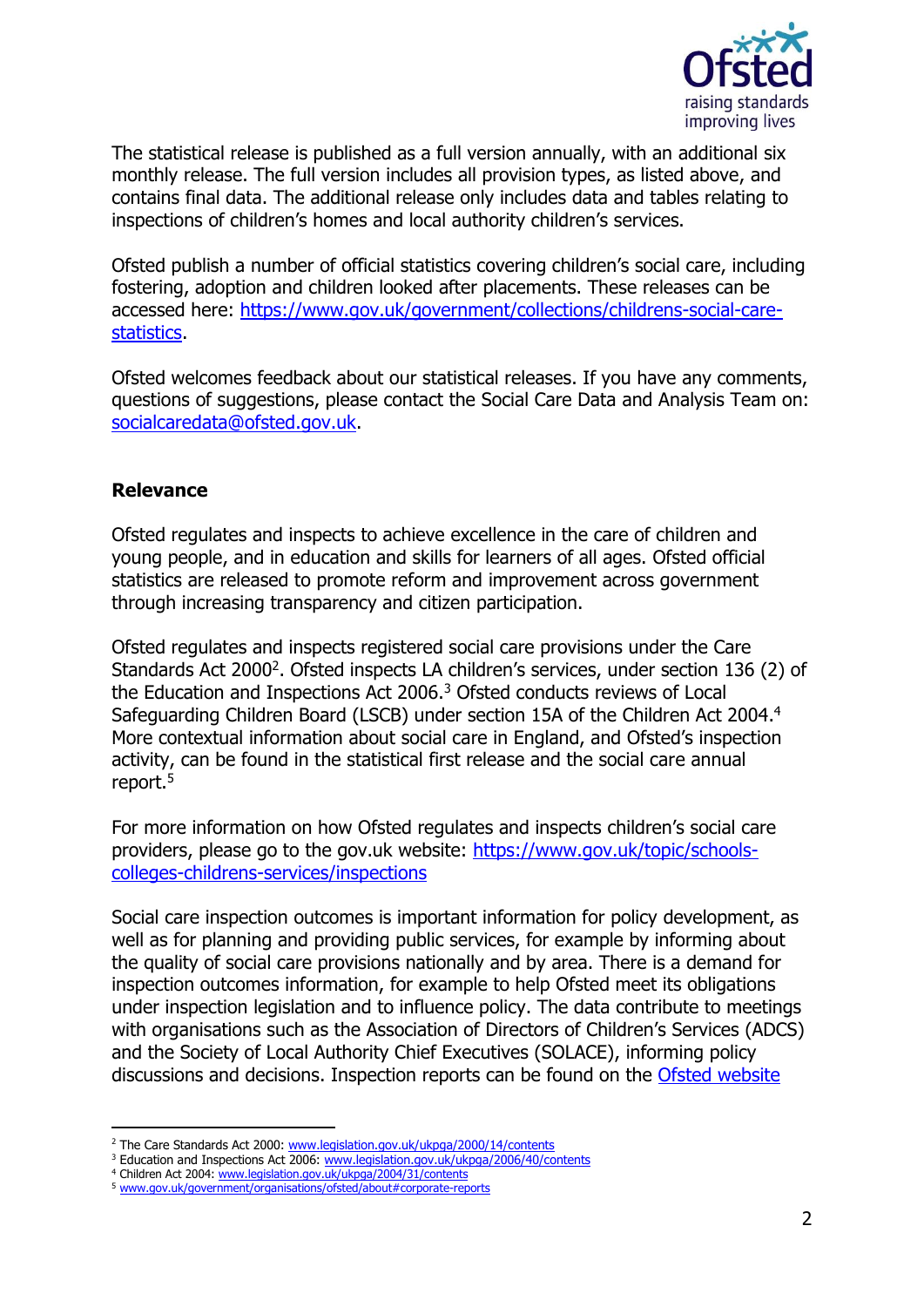

and statistics about the outcomes of inspections can be found on the [Gov.Uk](http://www.gov.uk/government/collections/childrens-social-care-statistics)  [website.](http://www.gov.uk/government/collections/childrens-social-care-statistics)

A further use of the data is that Ofsted uses it to enhance insight into this sector, including contributing the reviews of inspection frameworks, evidence and reports.

The data is published annually as official statistics, with a supplementary six-monthly publication. The aggregation of data for official statistics allows Ofsted to communicate to users the key data and messages about children's social care, for example, at different geographical levels and within sub-types of provider. The official statistics draw out the key messages and communicate these in an understandable way, appropriate for a wide range of different users. Users are able to interpret and manipulate the data published for their own purposes, as the release includes underlying data and interactive summary tables.

The data may, therefore, be used by stakeholder groups, academics and other interested parties across the sector. Local authorities may also use the data themselves, for local and regional use, to inform on areas of practice and to improve processes and standards.

Some of the data about children's social care in England is unique to Ofsted; alternative sources are not available. For instance, data about the new and resigning services in England and their capacity, as well as inspection outcomes, are only collected by Ofsted. These data are widely viewed as a valuable source for information about services available in England, and for providing an in depth overall picture of the quality of provision in England.

#### **Meeting user needs**

The release has recently been reviewed and amended by Ofsted's Social Care Data and Analysis Team, who produce the social care Official Statistics. In 2014, a consultation was conducted to seek views on the proposed arrangements for the frequency and content of social care inspection official statistics. A report from this consultation can be found here:

[https://www.gov.uk/government/consultations/statistics-on-social-care-providers](https://www.gov.uk/government/consultations/statistics-on-social-care-providers-and-places-and-inspection-outcomes)[and-places-and-inspection-outcomes.](https://www.gov.uk/government/consultations/statistics-on-social-care-providers-and-places-and-inspection-outcomes)

Ofsted's Social Care Data and Analysis Team is represented at regional meetings of performance leads from LAs. These regional meetings are organised by the ADCS. Ofsted has presented relevant information and publications to all of the existing regional groups, and sought feedback about whether its publications meet user needs. Ofsted's participation in these groups helps inform about user views on Ofsted's social care official statistics, and suggested improvements are taken on board. For instance, in addition to the consultation response regarding production of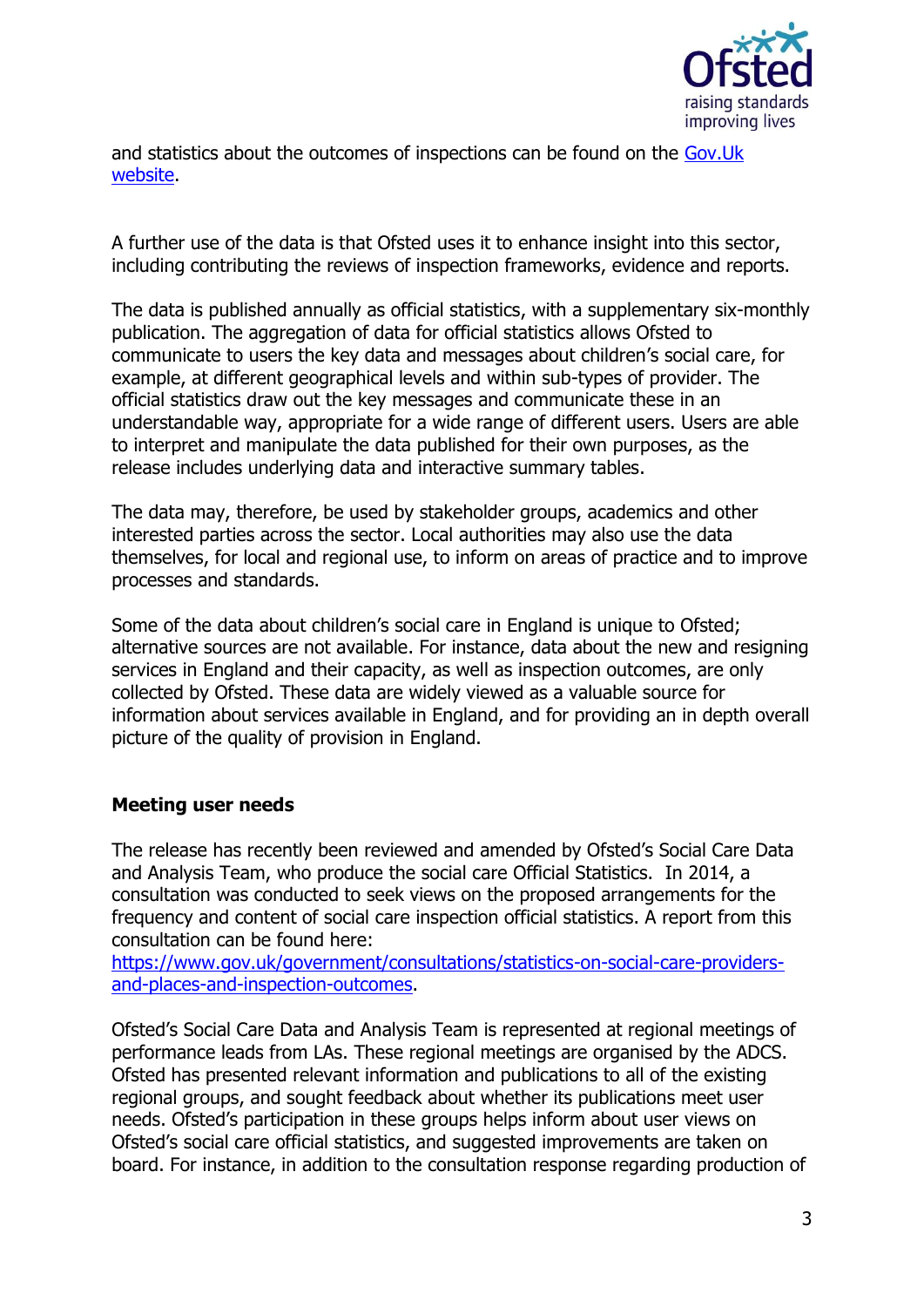

annual data, feedback from providers and stakeholders indicated that a full set of inspection outcomes as at 31 March would be preferred and more comprehensive. Therefore, in addition to the annual statistics, the release was amended for the 2015 data to include an option to view the latest inspection judgement as at the 31 March (i.e. this includes all active providers; not just those inspected during the year).

Social care outputs are also shared with users in other organisations, such as the DfE, LAs, and representatives from the private and voluntary sectors at Ofsted-led stakeholder meetings. These organisations use the data for a range of purposes including informing their own social care outputs (DfE) and benchmarking performance (LAs).

The contact details for the Social Care Data and Analysis team are included in the releases and users are encouraged to feedback about any unmet needs or improvements that can be made.

There was an Ofsted-wide user consultation survey in January 2012 on all Ofsted official statistics releases. A report from this consultation can be found here: [http://webarchive.nationalarchives.gov.uk/20141124154759/http://www.ofsted.gov.](http://webarchive.nationalarchives.gov.uk/20141124154759/http:/www.ofsted.gov.uk/resources/report-responses-2012-consultation-of-ofsted-official-statistics) [uk/resources/report-responses-2012-consultation-of-ofsted-official-statistics](http://webarchive.nationalarchives.gov.uk/20141124154759/http:/www.ofsted.gov.uk/resources/report-responses-2012-consultation-of-ofsted-official-statistics) (now archived)

More information about Ofsted's Engagement policy and Confidentiality and Access policy, as well as Ofsted's Statement of Administrative Sources can be found here: [https://www.gov.uk/government/publications/ofsted-standards-for-official-statistics.](https://www.gov.uk/government/publications/ofsted-standards-for-official-statistics) Ofsted also operates under more detailed internal engagement guidance.

#### **Coherence and comparability**

Comparisons of inspection outcomes across different inspection frameworks are not always possible due to the changes to the evaluation criteria and scope of inspection. More information about inspection frameworks can be found in Annex 1 of this quality report. The release itself makes a clear distinction for framework changes, such that it is clear to users where inspections are not directly comparable. For instance, for local authority children's services, the statistical tables display inspection outcomes according to the specific inspection framework. Where frameworks are not comparable, it is not possible to view data relating to more than one inspection framework at a time.

Comparisons of inspection outcomes across different timescales within a particular inspection cycle are not always possible due to the way inspections are risk assessed and selected for inspection. Ofsted takes a proportionate approach to inspection. Some providers are selected for inspection because they are approaching the deadline for re-inspection and others as a result of their previous inspection outcomes. Where this occurs, however, information is given in the release. The revision of the release to present annual, rather than quarterly, statistics allows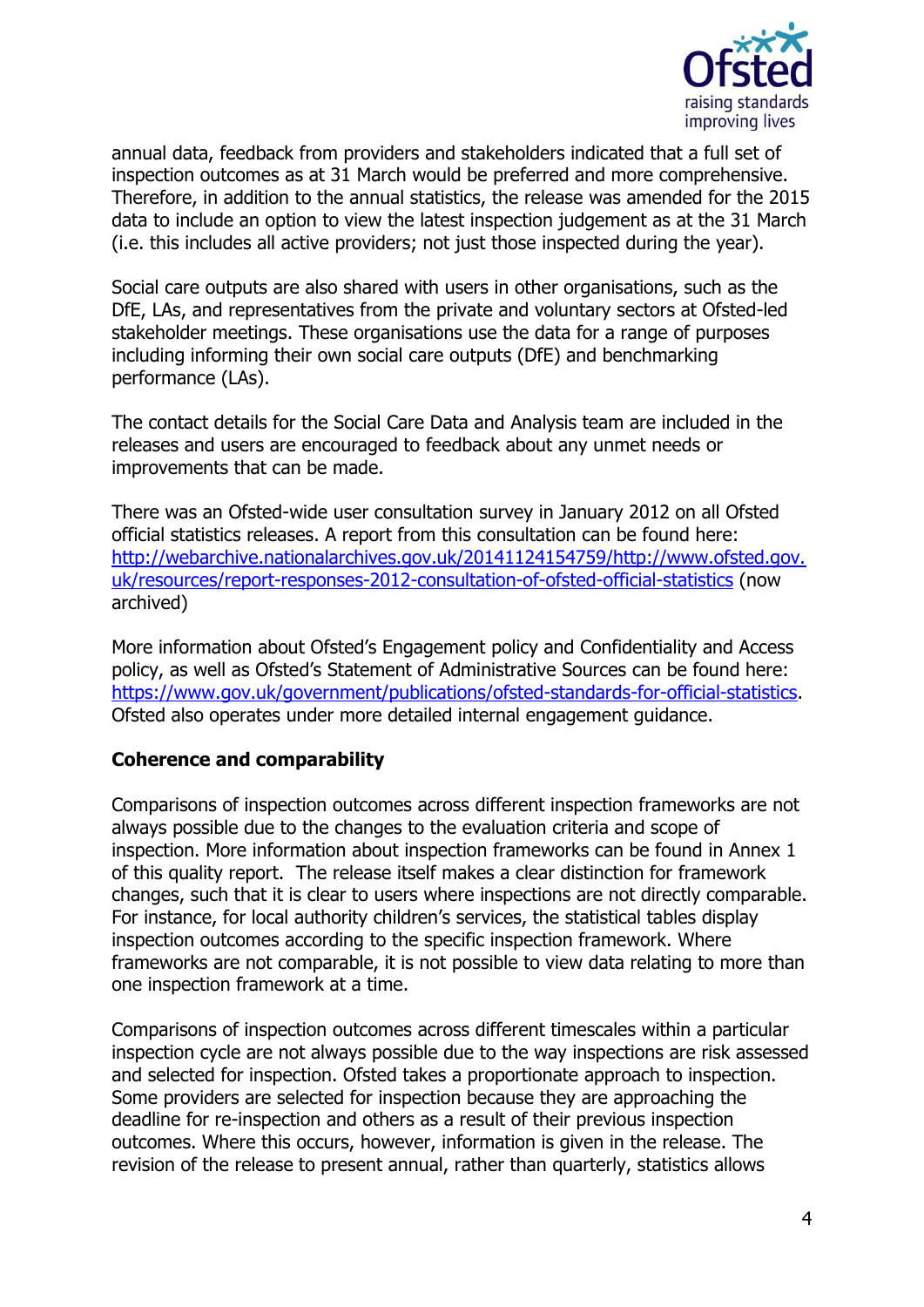

users to more easily compare inspection outcomes across timescales for some provider types, such as children's homes which are all inspected annually.

Within the key findings, where statements are made about whether inspection outcomes have improved or declined, this analysis is based on comparable inspections only and uses the most recent relevant inspection outcome.

Inspections of social care provisions in other countries in the UK are carried out by the Care and Social Services Inspectorate Wales (CSSIW), the Care Inspectorate in Scotland, and the Regulation and Quality Improvement Authority in Northern Ireland. <sup>6</sup> Ofsted is the only inspectorate in the UK that publishes detailed statistics about the quality of social care providers that it regulates and inspects, and so comparison with others is not possible. Similarly, although some UK regions publish some figures on numbers of providers and places, these are generally not detailed enough to provide for useful comparison. Comparable data for other countries, including via the EuroStat database, is not available.

Where appropriate, however, comparable data collected by the DfE or the Office for National Statistics is referenced and made use of; for example, regional and sector data is compared against the DfE numbers for QA purposes.<sup>7</sup>

Data is considered both in year (1 April to 31 March) and as at a fixed date (31 March); again, comparisons are made between years where appropriate. Data is also considered and compared between provider types, regions, sectors (private/local authority/voluntary), and, where appropriate, local authorities.

#### **Accuracy and reliability**

-

The data used for this SFR is data that belongs to Ofsted, as administrative data extracted directly from Ofsted's internal database system, OfficeBase.

The data is subject to a rigorous QA process by Ofsted, both as part of Ofsted's internal processes for ensuring data quality in the regulatory records system, and as part of the production of this SFR.

The inspection outcome data within the release does not use any imputation or other statistical techniques and data is not used to make any estimates about the population or other geographical areas. As the data is solely reporting on events that have occurred, the risk of bias or error is reduced.

<sup>&</sup>lt;sup>6</sup> More information about inspections in Wales, Scotland and Northern Ireland is available from CSSIW [\(www.cssiw.org.uk\)](http://cssiw.org.uk/?lang=en), the Care Inspectorate [\(www.scswis.com\)](http://www.scswis.com/) and Regulation and Quality Improvement Authority [\(http://www.rqia.org.uk/home/index.cfm\)](http://www.rqia.org.uk/home/index.cfm).

 $<sup>7</sup>$  For example, the DfE's annual collection on Children Looked After in England</sup>

[<sup>\(</sup>https://www.gov.uk/government/statistics/children-looked-after-in-england-including-adoption-2014-to-2015](https://www.gov.uk/government/statistics/children-looked-after-in-england-including-adoption-2014-to-2015)), and the ONS' publication of data from the 2011 census [\(http://www.ons.gov.uk/ons/guide-method/census/2011/census-data/index.html\)](http://www.ons.gov.uk/ons/guide-method/census/2011/census-data/index.html).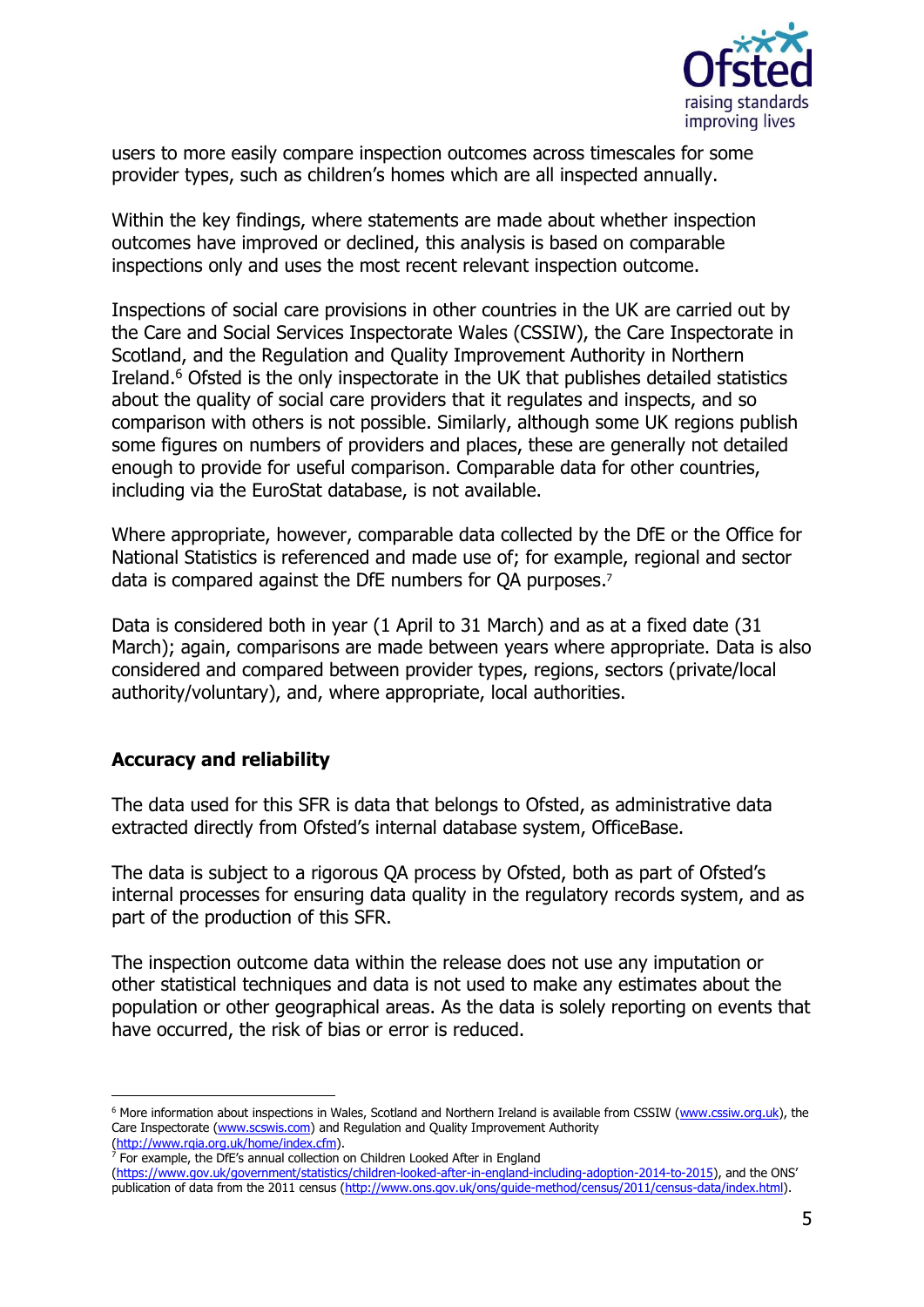

The data on places comes from two sources: conditions of registration, and where these are not part of the registration such as with schools, from an annual census Ofsted carries out that asks residential providers for the maximum number of residential students they could accommodate. Registration conditions form part of the inspection and so are subject to the same rigorous quality assurance processes as inspection reports.

The providers and places data within the release does include estimates, where place data is not held in Ofsted's system.<sup>8</sup> These are based on the average number of places for providers of the same type, within the same sector. Providers without place data are excluded from the calculation of average places; consequently the reliability of the average is improved by avoiding under- or over-estimation. If there are fewer than 10 providers with valid place data (not null or zero) within a particular sector, the average is calculated from the national group of providers with valid place data. Ofsted does hold place data for the vast majority (99%) of providers and, therefore, the risk of error through estimation is negligible. In total, there are approximately 30 providers for which place data has been estimated and this has remained fairly stable over time.

Ofsted is able to extract all data to ensure that any data entered incorrectly at the operational stage is accounted for and duplicates or incorrect records removed from the data set. This limits the risk of error in the data. Furthermore, data about inspection judgements is made available to the public. All providers are sent copies of their inspection report for a factual accuracy check prior to publication. Inspection judgements held in the data systems will, therefore, always be verified by inspectors, and providers are also given the opportunity during the quality assurance phase of the report to check and comment on the inspection judgements. Individual inspection reports are published and this offers a high level of transparency and assurance - if errors were being brought in at the operational level, there is a clear right of reply for stakeholders. Checks of the statistical data against both the system data source and published inspection reports provide an additional level of assurance.

An example of the system wide data checks is the rigorous checking of one particular area of data, which has turned inaccurate and partially completed data into complete and very valuable data. Sectorial data, several years ago, was input at source, at best, haphazardly, and often wrong. Ofsted statisticians have transformed that into accurate data, by working with the administrative teams on the definition of the various sectors and also on the guidelines for completing the data filed in our database. The Social Care Data and Analysis team also carried out a national data cleanse of this data which involved contacting every provider and getting them to confirm the sector they were part of. The data now enable Ofsted to report on sector both internally and to the wider users of its data. This is important as there is a growing public interest in sectorial data and how the ownership pattern of social

-

<sup>8</sup> More information about database systems can be found in Ofsted's Statement of administrative sources: [www.gov.uk/government/publications/ofsted-standards-for-official-statistics](https://www.gov.uk/government/publications/ofsted-standards-for-official-statistics)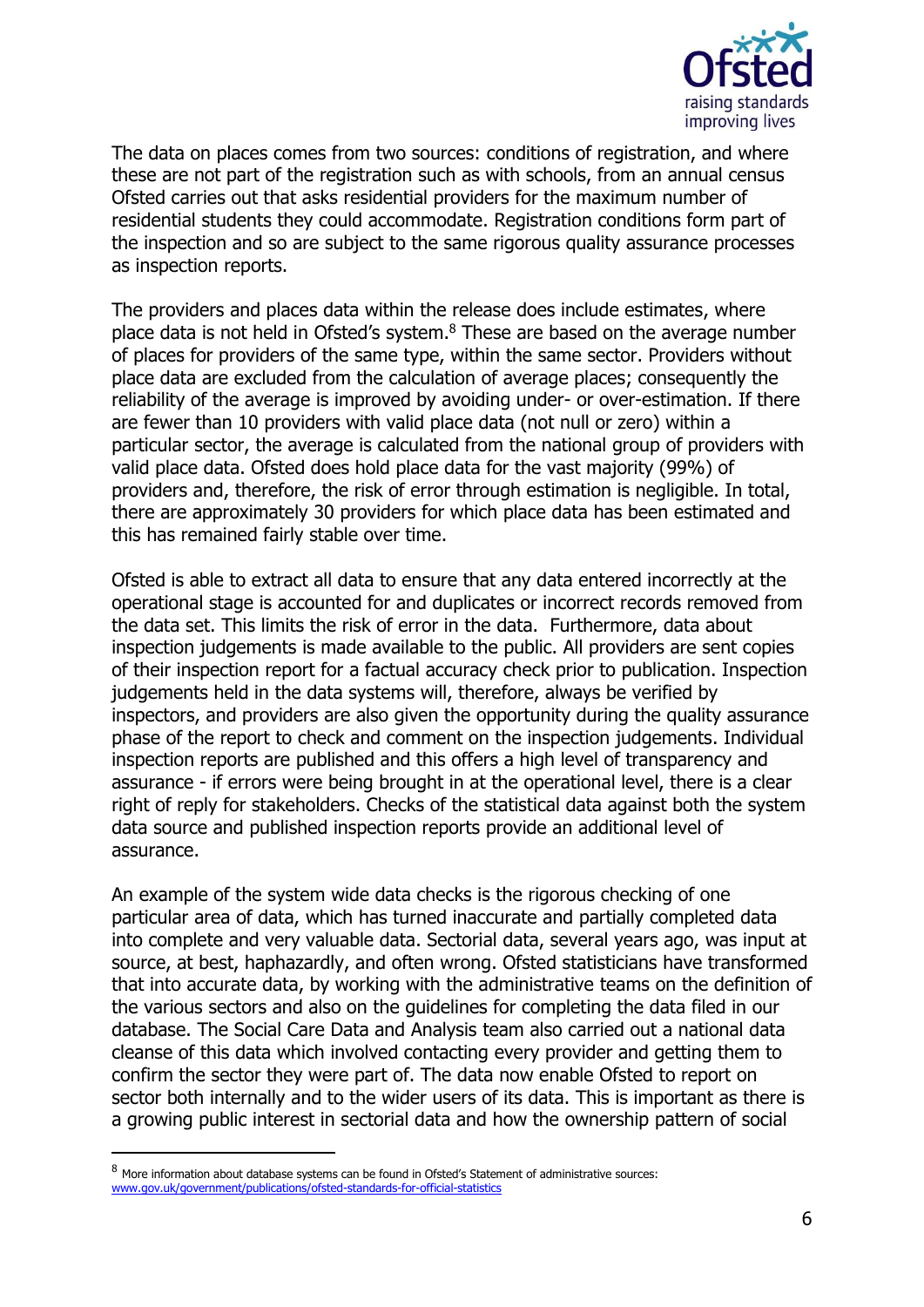

care provisions may or may not be changing over time, and also the level of service provided by the differing sectors.

The dataset is securely stored in Excel format accessible only to Ofsted colleagues working on the release. Some initial aggregation of data is done using an SQL database, but analysis is done entirely in Excel.

Quality assurance checks are also carried out on the combined dataset, the analysis, and the key findings, along with any supplementary statistics that are published. Where applicable, provider and places data is considered against the DfE data on the children's social care sector in England.

Strengths of the data are:

1. The data belongs to Ofsted: this allows for certainty around the QA carried out on all data.

2. Robust QA of the data by Ofsted: Ofsted completes detailed QA of all tables, underlying data, and reports created from this data.

3. Data benchmarking: where applicable, data is benchmarked against data submitted to the DfE, and generally found to be in line with DfE data.

4. Comprehensive snapshot of the children's social care sector: due to the known quality of the data, as well as the inclusion of ONS and DfE data, the data provides a comprehensive picture of children's social care in England over the last three years.

5. All required data present: due to the data being Ofsted's internal data, there is almost no missing data. The one exception is number of children that secure children's homes are approved to accommodate; in these three instances, numbers are taken from the provider website.

6. No risk of bias: as discussed above, this SFR reports on events which have happened, and so there is no risk of bias.

Limitations of the data are:

1. Limited comparable data: much of the data held is only held by Ofsted, and therefore cannot be verified against other sources.

2. Incorrect reporting by providers: in a small number of cases, data supplied by providers does not appear to be accurate (for example, an incorrect postcode). This has minimal impact on this particular SFR, however, and is usually identified during QA.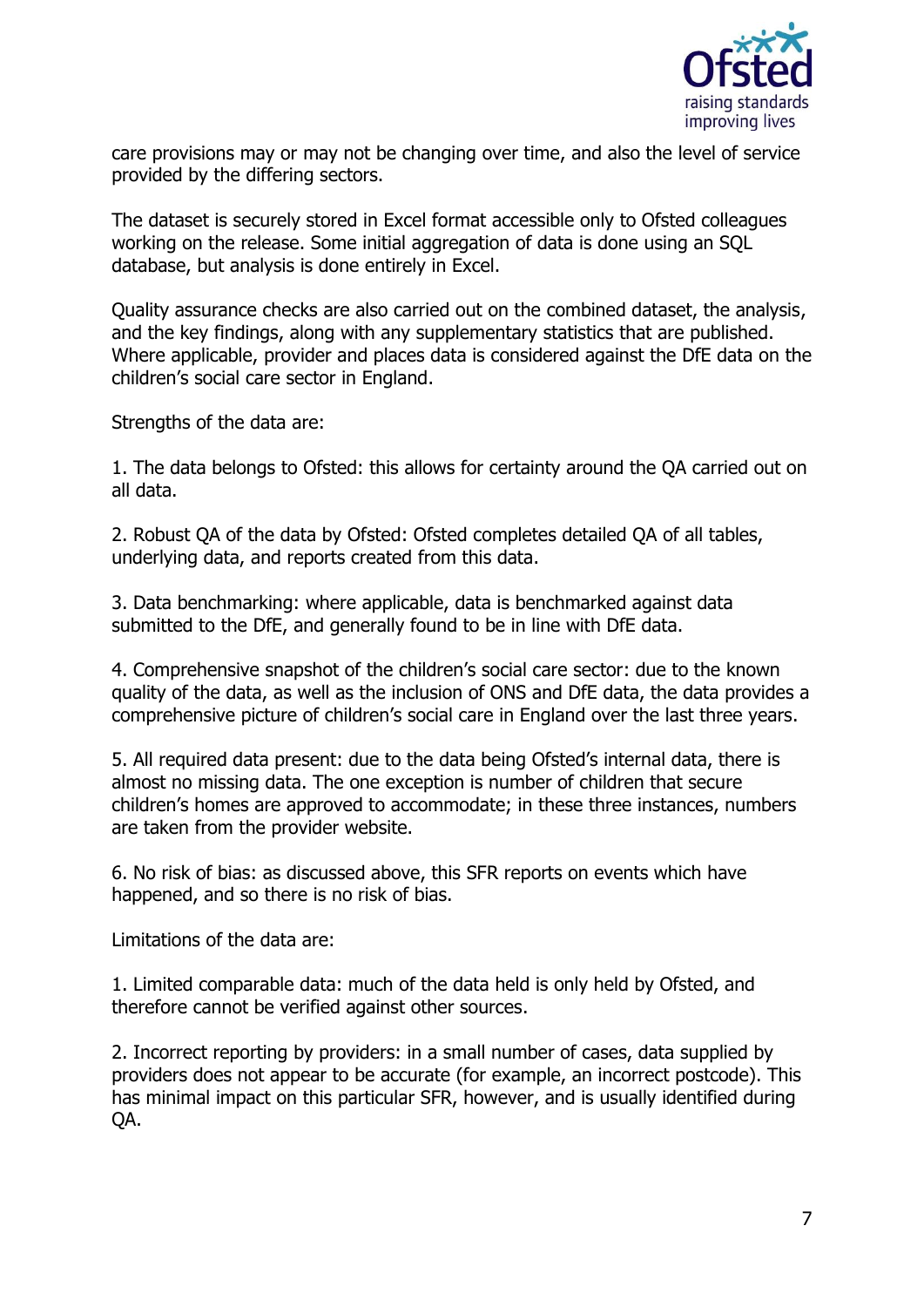

3. Errors or corrections in recording: although these are again minimal, there are occasions when data is recorded incorrectly, or needs to be amended (for example, a setting is recorded as being Private instead of Voluntary provision), which can impact on comparability between years. These are usually identified during the QA stage and accounted for.

4. Some use of estimation: as described above, in some cases, the number of places for a provider is estimated as this has not been supplied. The paragraphs above describe how the impact of this is mitigated.

## **Timeliness and punctuality**

Statistics are produced and published on an annual basis. An additional six-monthly release is published, which relates only to children's homes; supplementary data, including management information, is also published to improve accessibility to and usefulness of data, where appropriate.

Data is published on the date pre-announced in the publication schedule here: [www.gov.uk/government/organisations/ofsted/about/statistics.](https://www.gov.uk/government/organisations/ofsted/about/statistics) Information on any delay in publication can also be found on the publication schedule. Reasons why a delay may occur include, for example, where more time is necessary to properly quality assure the data to ensure robustness. Publications are announced on Ofsted's Twitter page and social media channels on the day of release.

The average timescale for production of the children's social care data release is approximately eight weeks. This time includes obtaining and cleaning the data, drafting findings, quality assuring all outputs and getting the information on to the Ofsted website.

Pre-release is given in accordance with the pre-release access to Official Statistics Order (2008), as detailed in Ofsted's pre-release policy here: [https://www.gov.uk/government/publications/ofsted-standards-for-official-statistics.](https://www.gov.uk/government/publications/ofsted-standards-for-official-statistics)

#### **Accessibility and clarity**

Ofsted releases are published in an accessible format on the gov.uk website. The information is publicly available and there are no restrictions on access to the published data.

Data covering children's social care is held on a collections page on gov.uk: <https://www.gov.uk/government/collections/childrens-social-care-statistics>

The primary function of the data is to meet Ofsted's data requirements for inspections. However, the data is shared for public use with the intention of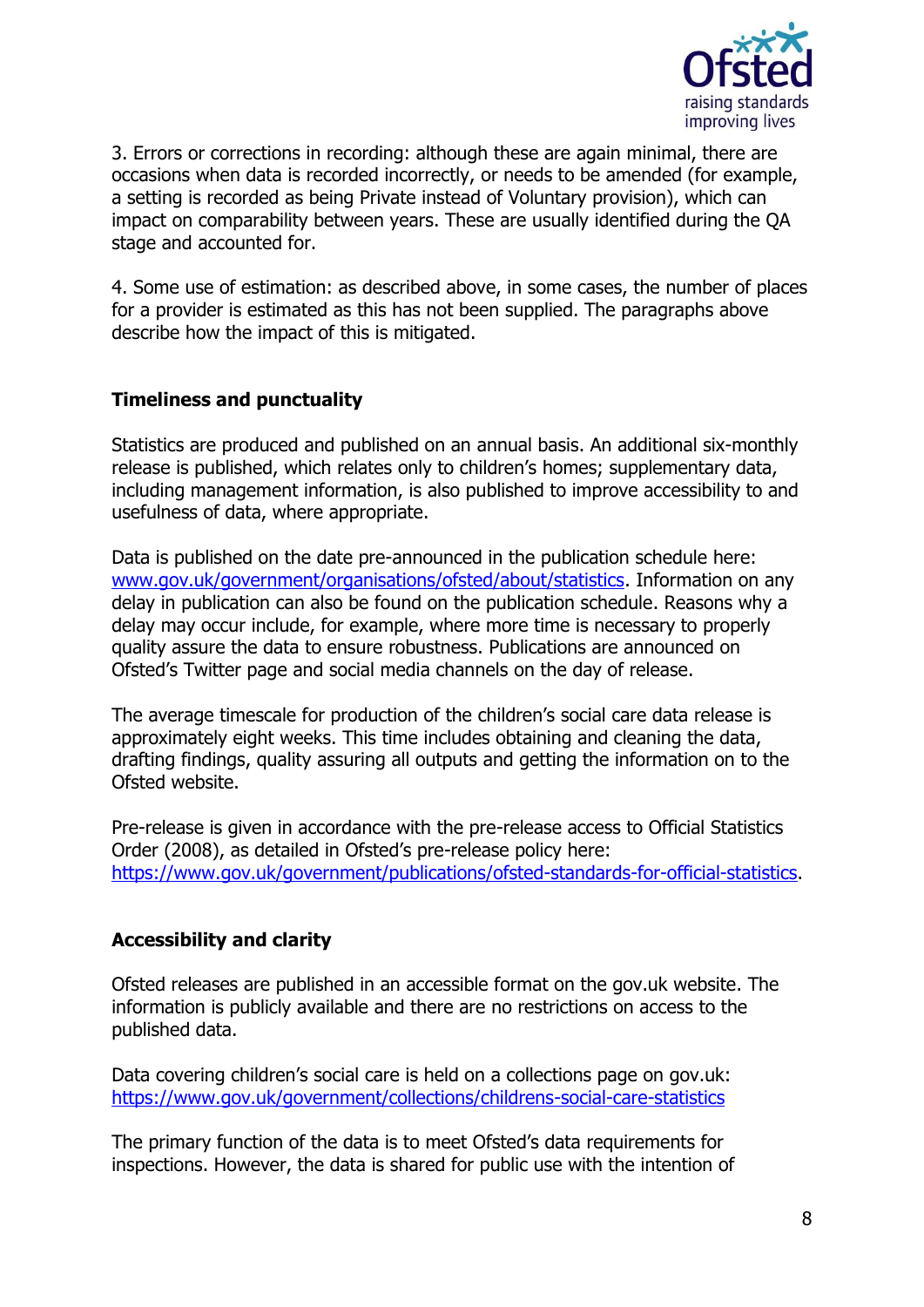

informing about children's social care in England and for re-use by analysts and researchers (as may be required).

### **Performance, cost and respondent burden**

As data is administrative, there is no associated cost or respondent burden.

## **Confidentiality, transparency and security**

Where sensitive or personal data is held by Ofsted, the disclosure control processes we have in place ensure that this data is not published. All data releases follow Ofsted's confidentiality and revisions policies which can be found here: [https://www.gov.uk/government/publications/ofsted-standards-for-official-statistics.](https://www.gov.uk/government/publications/ofsted-standards-for-official-statistics) All staff using sensitive data have been trained in confidentially and disclosure awareness.

Some data fields are redacted from the underlying data, for data protection purposes. Data affected by redactions includes fields related to provider names and addresses. All inspection judgements are provided in full without redaction. All inspection data presented in statistical tables is actual figures; the data is not subject to rounding or suppression.

## **Methodology**

Data processing involves aggregating numbers of inspections, listed by inspection type, provision type, region and inspection outcome. This processing is done using SQL and is reviewed and revised regularly.

Inspection data is summarised in two formats: inspections carried out in a defined period, and latest inspection as at a particular point in time. Both types of inspection data only include inspections which have been published (at the time of producing the statistical first release).

The defined period of inspection data is dependent on the type of provision:

- Data about inspections of local authority children's services includes inspections that were conducted under the current framework, and therefore do not reflect an annual period. The period covered is detailed in the release.
- Data about inspections of all children's social care providers includes inspections that were carried out during the annual period of 1 April to 31 March.

The latest inspection data covers all social care providers, irrespective of when the inspections were carried out. Only one inspection per provider is counted. The data